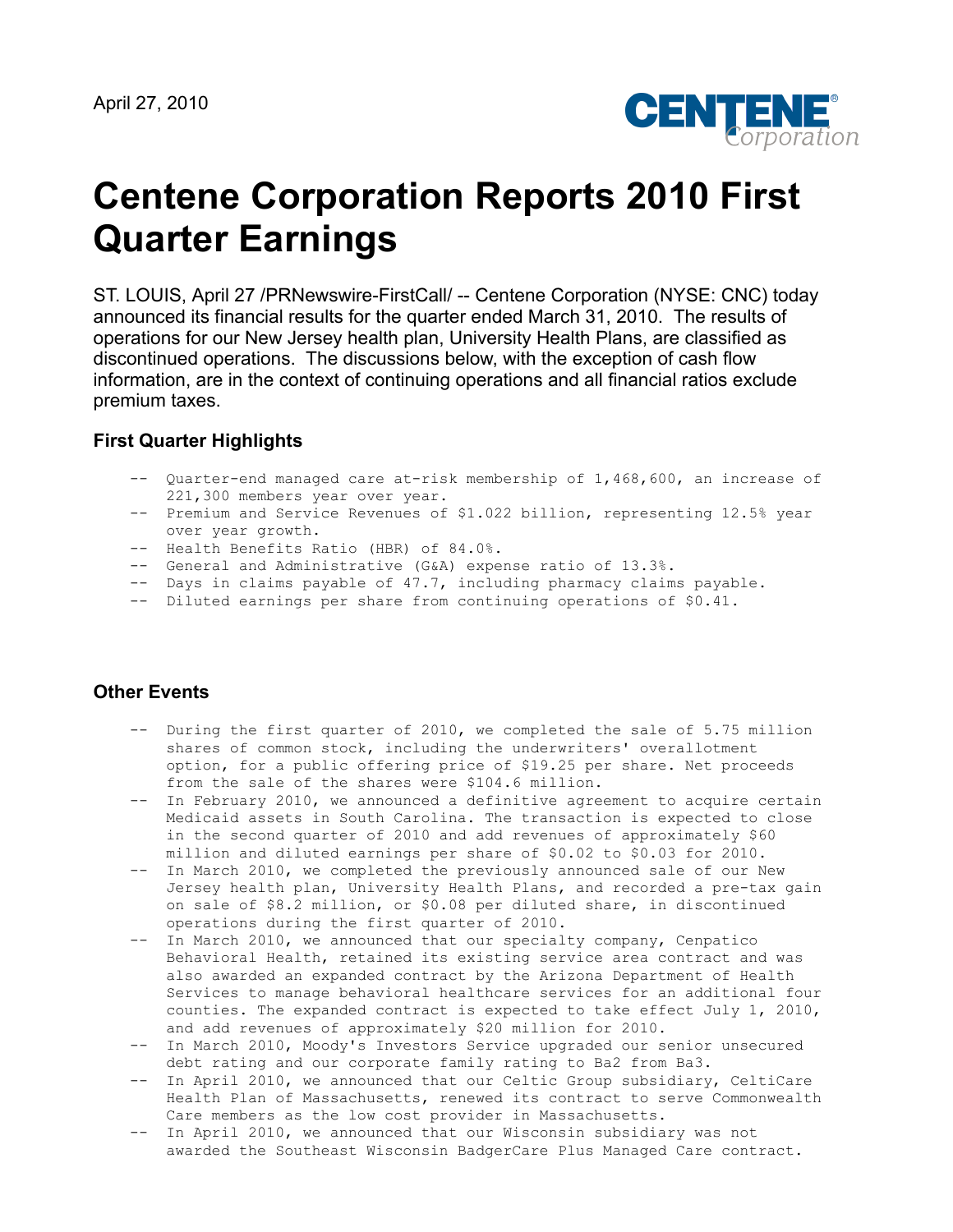The loss of the contract award will reduce revenues by approximately \$25 million in 2010.

 -- In April 2010, FortuneMagazine announced that Centene ranked #486 in the magazine's annual ranking of the world's largest companies by revenue, up from #609 last year. The ranking placed Centene in the Fortune500 for the first time.

Michael F. Neidorff, Centene's Chairman and Chief Executive Officer, stated, "We are pleased to have maintained our positive operating momentum as 2010 begins and we are dedicated to maintaining our discipline and focus in the future."

The following table depicts membership in Centene's managed care organizations, by state, at March 31, 2010 and 2009:

|                                    | March 31, |           |
|------------------------------------|-----------|-----------|
|                                    | 2010      | 2009      |
| Arizona                            | 19,000    | 15,500    |
| Florida                            | 105,900   | 29,100    |
| Georgia                            | 301,000   | 289,300   |
| Indiana                            | 211,400   | 179,100   |
| Massachusetts                      | 26,900    |           |
| Ohio                               | 156,000   | 137,000   |
| South Carolina                     | 53,900    | 48,500    |
| Texas                              | 459,600   | 421,100   |
| Wisconsin                          | 134,900   | 127,700   |
| Total at-risk membership 1,468,600 |           | 1,247,300 |
| Non-risk membership                | 62,200    | 96,000    |
| Total                              | 1,530,800 | 1,343,300 |

The following table depicts membership in Centene's managed care organizations, by member category, at March 31, 2010 and 2009:

> March 31, 2010 2009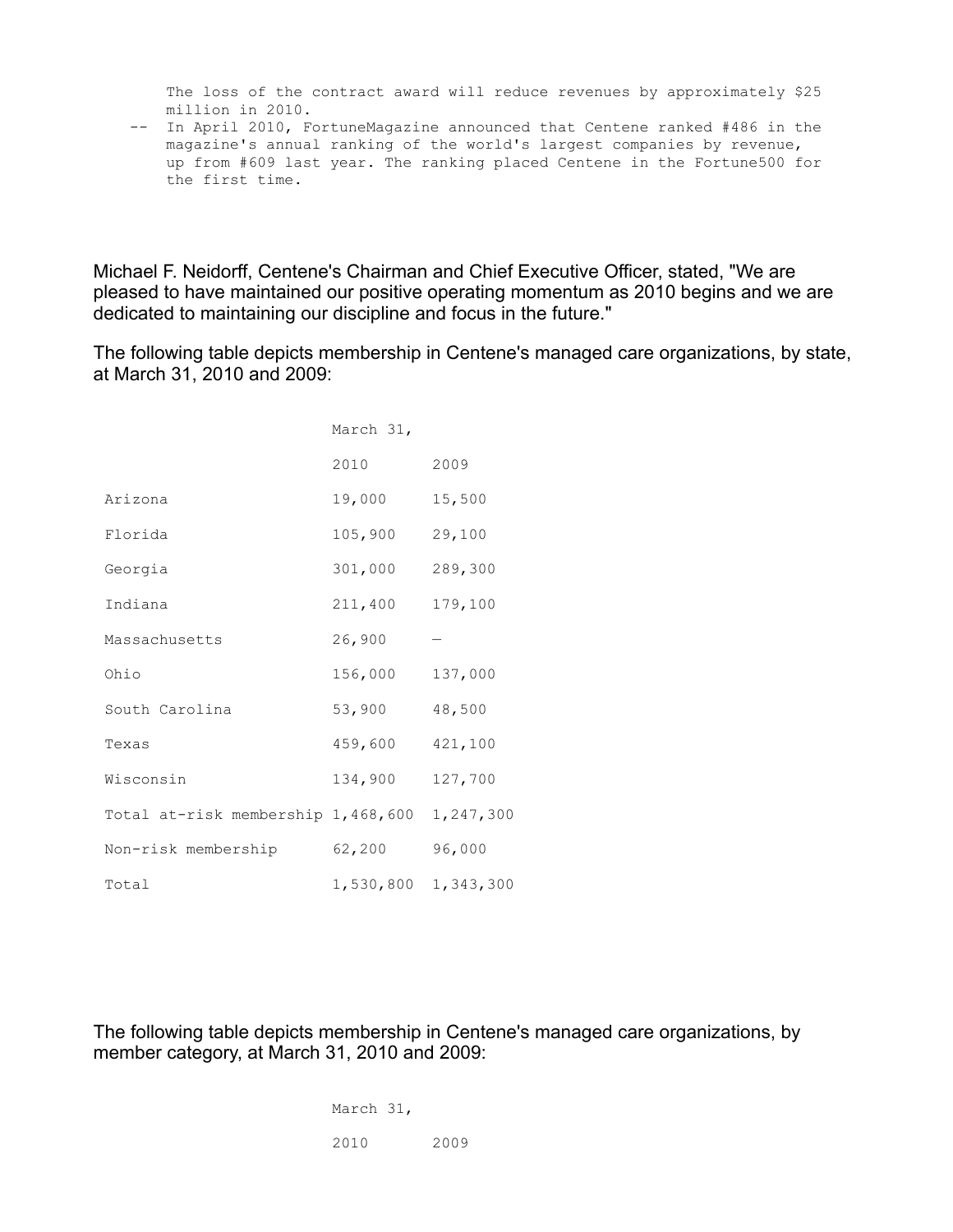| Medicaid                           | 1,088,300 | 921,100   |
|------------------------------------|-----------|-----------|
| CHIP & Foster Care                 | 266,300   | 256,900   |
| ABD & Medicare                     | 87,100    | 69,300    |
| Other State programs               | 26,900    |           |
| Total at-risk membership 1,468,600 |           | 1,247,300 |
| Non-risk membership                | 62,200    | 96,000    |
| Total                              | 1,530,800 | 1,343,300 |

#### **Statement of Operations**

- -- Premium and service revenues increased 12.5% in the three months ended March 31, 2010 over 2009 as a result of membership growth in all of our states. This increase was moderated by the removal of pharmacy services in two states beginning in 2010. These pharmacy carve outs had the effect of reducing 2010 revenue by approximately \$35 million.
- -- The consolidated HBR for the three months ended March 31, 2010 of 84.0% was an increase of 0.5% over the comparable period in 2009. A reconciliation of the change in HBR from the prior year same period is presented below:

| First Ouarter 2009                       | 83.5% |
|------------------------------------------|-------|
| Improvements in existing markets         | (0.5) |
| New markets reserved at higher rates 1.0 |       |
| First Ouarter 2010                       | 84.0% |
|                                          |       |
|                                          |       |

The increase in the first quarter of 2010 over the comparable period in 2009 was primarily due to higher HBR in our new markets, partially offset by improvements in our existing markets.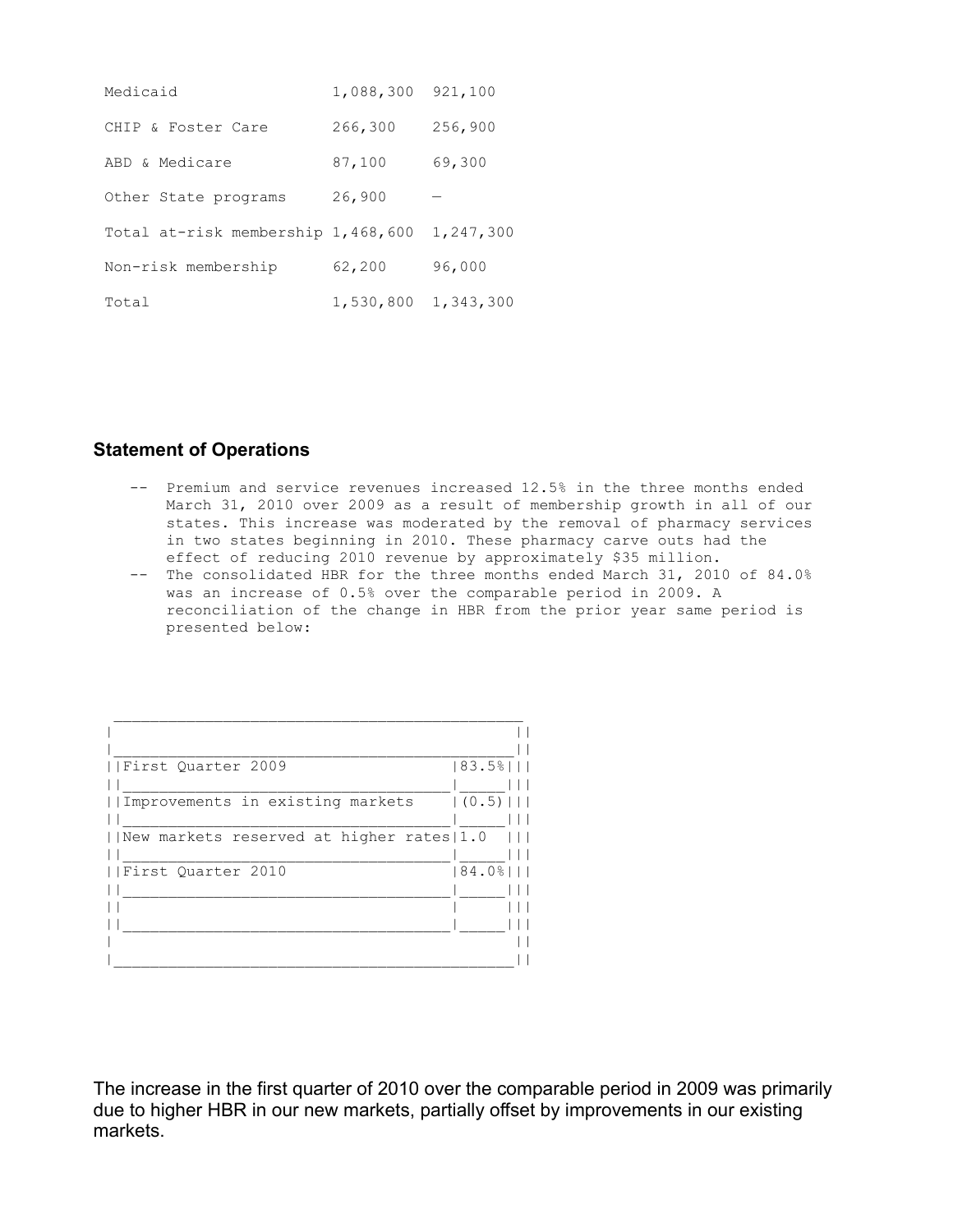- -- Consolidated G&A expense as a percent of premium and service revenues was 13.3% in the first quarter of 2010, a decrease from 13.5% in the first quarter of 2009. The decrease reflects the leveraging of our expenses over higher revenues, partially offset by a \$4.6 million increase in contributions to the Company's charitable foundation.
- -- Other income for the quarter includes a \$3.0 million gain on distributions received from the Reserve Primary Fund in excess of our adjusted basis. An offsetting \$3.0 million contribution was made to the Company's charitable foundation and is included in G&A expense discussed above.
- -- Earnings per diluted share from continuing operations were \$0.41, compared to \$0.43 in the first quarter of 2009, and reflect the approximate 10% increase in diluted shares outstanding resulting from the stock offering.

#### **Balance Sheet and Cash Flow**

At March 31, 2010, the Company had cash and investments of \$969.2 million, including \$917.9 million held by its regulated entities and \$51.3 million held by its unregulated entities. Medical claims liabilities totaled \$444.8 million, representing 47.7 days in claims payable, a decrease of 2.4 days from December 31, 2009. Total debt was \$232.7 million and debt to capitalization was 23.7%. Year to date cash flow from operations was \$(38.5) million, reflecting a \$73.3 million decrease in unearned revenue from December 31, 2009 as a result of the prepayment of monthly premiums. In 2010, only two monthly premium payments were received during the quarter from Ohio and Florida.

A reconciliation of the Company's change in days in claims payable from the immediately preceding quarter-end is presented below:

| Days in claims payable, December 31, 2009 50.1     |         |
|----------------------------------------------------|---------|
| Additional processing days at quarter end (1.5)    |         |
| Pharmacy carve out                                 | $(0.9)$ |
|                                                    |         |
|                                                    |         |
|                                                    |         |
|                                                    |         |
| Days in claims payable, March 31, 2010 $\mid$ 47.7 |         |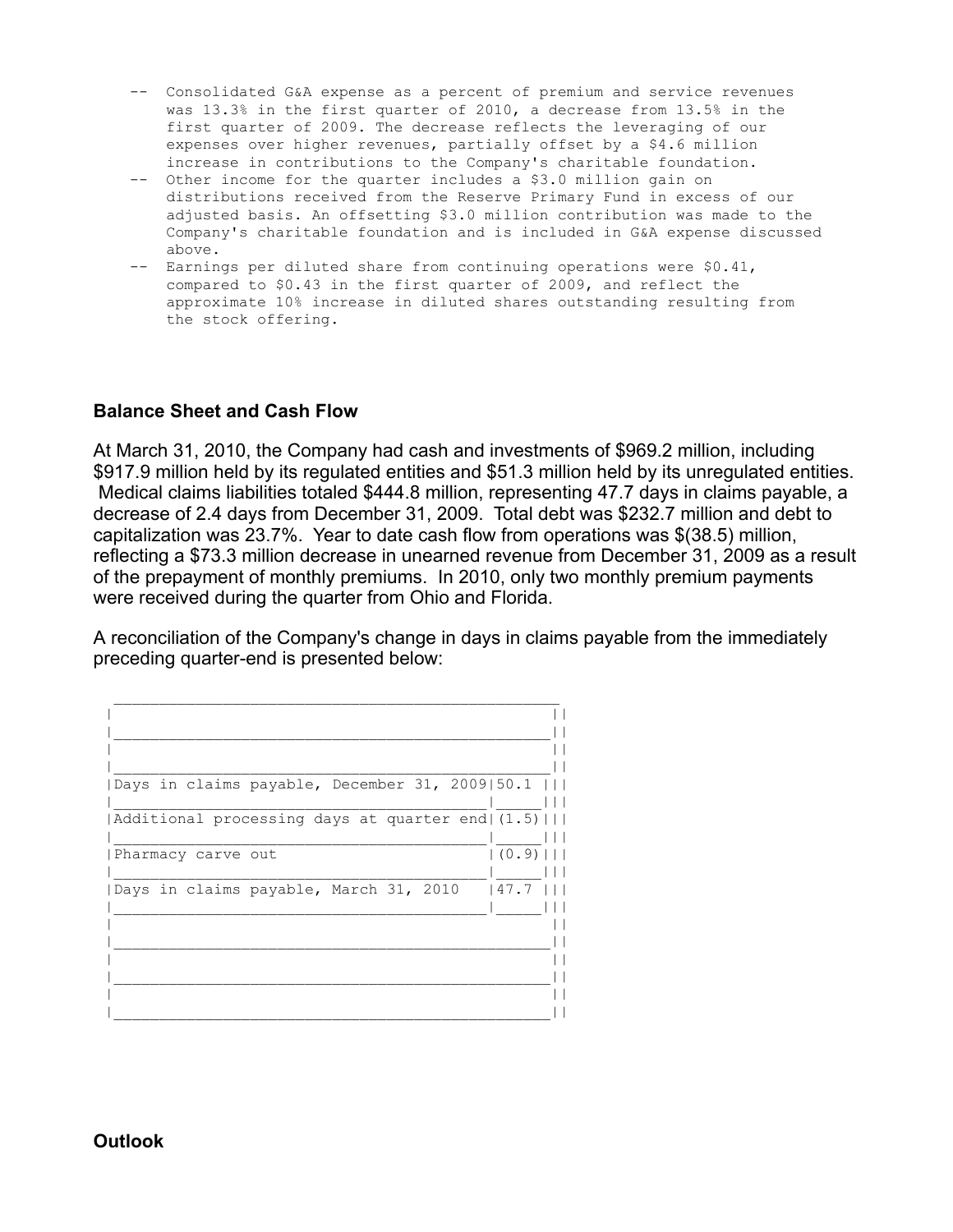The table below depicts the Company's annual guidance from continuing operations for 2010:

|                                                                            | Full Year 2010               |
|----------------------------------------------------------------------------|------------------------------|
|                                                                            | High<br>  Low                |
|                                                                            |                              |
| Premium and Service revenues (in millions) $ $ $ $ \$4,300 $ $ \$4,400 $ $ |                              |
| Earnings per diluted share (EPS)                                           | $\perp$<br>  \$1.73   \$1.83 |
|                                                                            |                              |
| HBR %                                                                      | 84.0%   86.0%                |
| ାG&A %                                                                     | $ 12.4\% $ $ 12.9\% $        |
|                                                                            |                              |
|                                                                            |                              |
| Diluted Shares Outstanding (in thousands)     50,500                       |                              |
|                                                                            |                              |
|                                                                            |                              |
|                                                                            |                              |
|                                                                            |                              |
|                                                                            |                              |

The Company is increasing its earnings guidance by \$0.03 to reflect the first quarter performance and results of the RFP's in Arizona and Wisconsin. The Company is adjusting its revenue guidance to reflect a shift in the start date of our Mississippi operations to October 1, 2010. Our current guidance excludes the previously announced South Carolina transaction, which is expected to add approximately \$60 million of revenue and \$0.02 to \$0.03 diluted earnings per share in 2010, as the transaction has not yet closed.

## **Conference Call**

As previously announced, the Company will host a conference call Tuesday, April 27, 2010, at 8:30 A.M. (Eastern Time) to review the financial results for the first quarter ended March 31, 2010, and to discuss its business outlook. Michael F. Neidorff and William N. Scheffel will host the conference call. Investors and other interested parties are invited to listen to the conference call by dialing 800-273-1254 in the U.S. and Canada; 973-638-3440 from abroad, or via a live, audio webcast on the Company's website at [www.centene.com,](http://www.centene.com/) under the Investors section. A replay will be available for on-demand listening shortly after the completion of the call for the next twelve months or until 11:59 PM (Eastern Time) on Tuesday, May 11, 2011, at the aforementioned URL, or by dialing 800-642-1687 in the U.S. and Canada, or 706-645-9291 from abroad and entering access code 63527302.

### **About Centene Corporation**

Centene Corporation, a Fortune 500 company, is a multi-line healthcare enterprise operating in two segments: Medicaid Managed Care and Specialty Services. Our Medicaid Managed Care segment provides Medicaid and Medicaid-related health plan coverage to individuals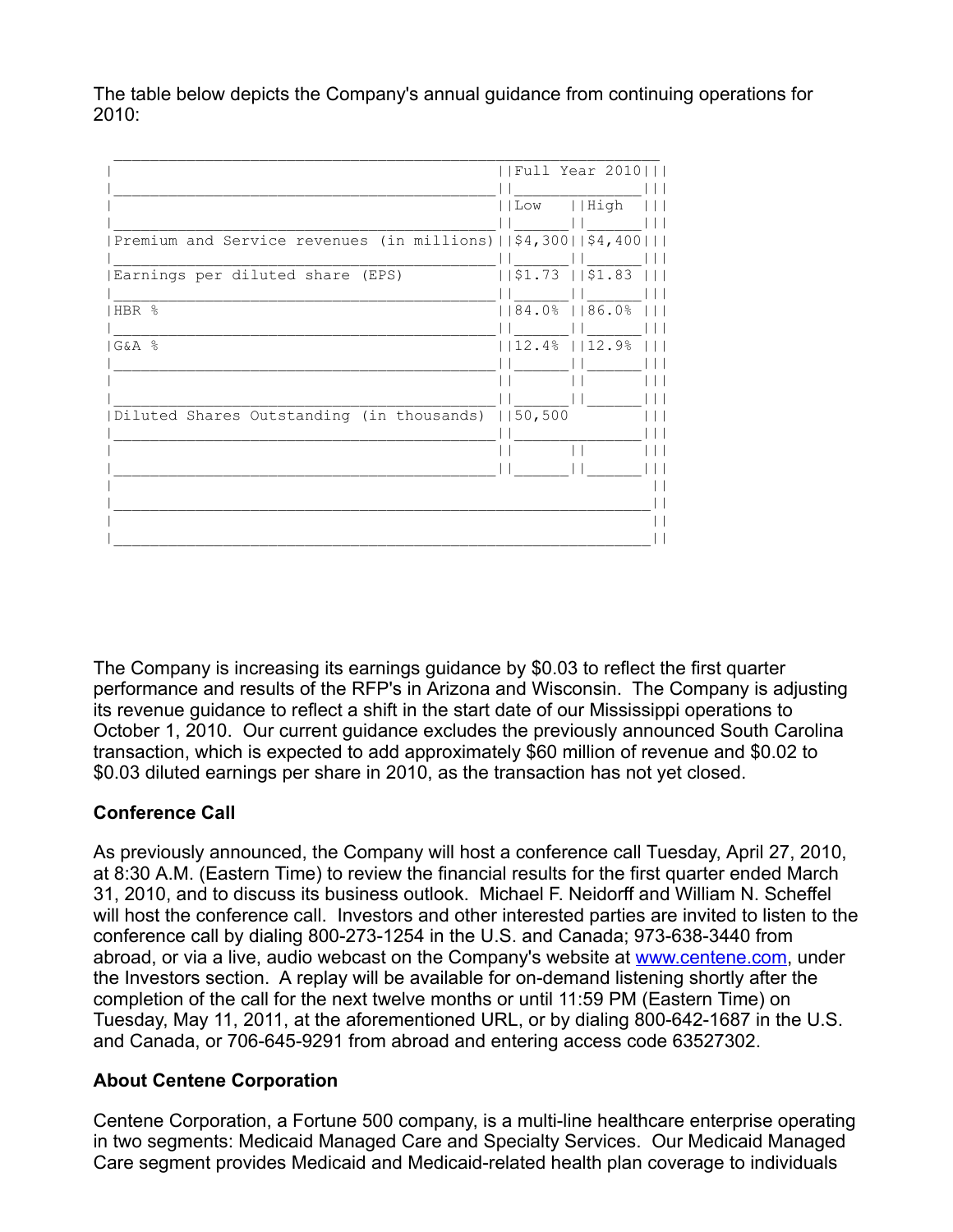through government subsidized programs, including Medicaid, the State Children's Health Insurance Program, or CHIP, Foster Care, Medicare Special Needs Plans and the Supplemental Security Income Program, also known as the Aged, Blind or Disabled Program, or collectively ABD. Our Specialty Services segment offers products for behavioral health, health insurance exchanges, individual health insurance, life and health management, long-term care programs, managed vision, telehealth services, and pharmacy benefits management to state programs, healthcare organizations, employer groups and other commercial organizations, as well as to our own subsidiaries.

*The information provided in this press release contains forward-looking statements that relate to future events and future financial performance of Centene. Subsequent events and developments may cause the Company's estimates to change. The Company disclaims any obligation to update this forward-looking financial information in the future. Readers are cautioned that matters subject to forward-looking statements involve known and unknown risks and uncertainties, including economic, regulatory, competitive and other factors that may cause Centene's or its industry's actual results, levels of activity, performance or achievements to be materially different from any future results, levels of activity, performance or achievements expressed or implied by these forward-looking statements. Actual results may differ from projections or estimates due to a variety of important factors, including Centene's ability to accurately predict and effectively manage health benefits and other operating expenses, competition, changes in healthcare practices, changes in federal or state laws or regulations, inflation, provider contract changes, new technologies, reduction in provider payments by governmental payors, major epidemics, disasters and numerous other factors affecting the delivery and cost of healthcare. The expiration, cancellation or suspension of Centene's Medicaid Managed Care contracts by state governments would also negatively affect Centene.* 

(Tables Follow)

| CENTENE CORPORATION AND SUBSIDIARIES                                                  |            |              |
|---------------------------------------------------------------------------------------|------------|--------------|
|                                                                                       |            |              |
| CONSOLIDATED BALANCE SHEETS                                                           |            |              |
| (In thousands, except share data)                                                     |            |              |
| (Unaudited)                                                                           |            |              |
|                                                                                       | March 31,  | December 31, |
|                                                                                       | 2010       | 2009         |
| ASSETS                                                                                |            |              |
| Current assets:                                                                       |            |              |
| Cash and cash equivalents of continuing<br>operations, including \$5,918 and \$8,667, |            |              |
| respectively, from consolidated variable interest<br>entities                         | \$1350,075 | \$1400,951   |
| Cash and cash equivalents of discontinued<br>operations                               | 14         | 2,801        |
|                                                                                       |            |              |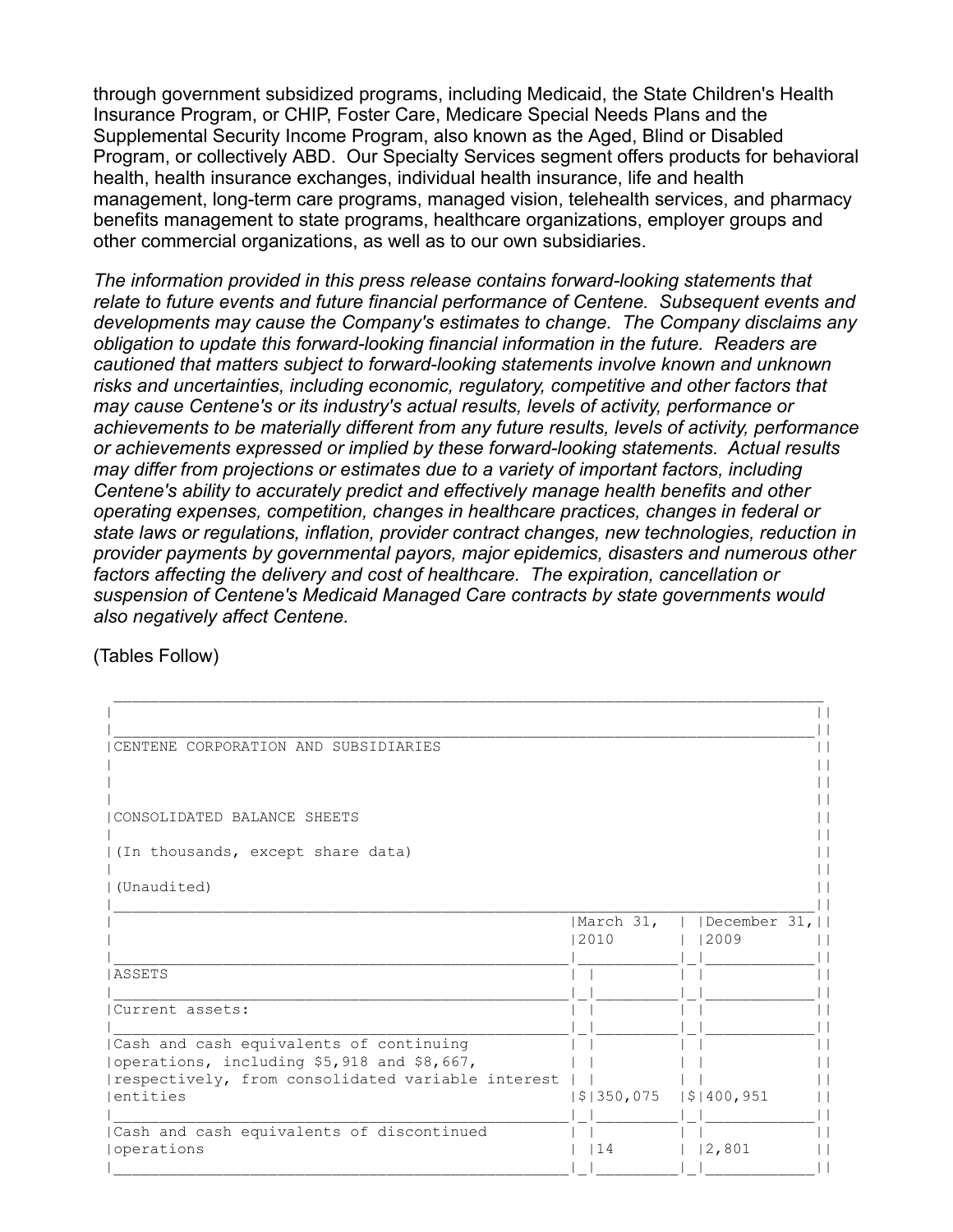| Total cash and cash equivalents                                                                                                                                                                                             | 1350,089                  | 1403,752   |
|-----------------------------------------------------------------------------------------------------------------------------------------------------------------------------------------------------------------------------|---------------------------|------------|
| Premium and related receivables, net of allowance<br>  for uncollectible accounts of \$1,338 and \$1,338,<br>respectively, including \$6,565 and \$11,313,<br>respectively, from consolidated variable interest<br>entities | 110, 120                  | 103, 456   |
| Short-term investments, at fair value (amortized<br>cost \$39,953 and \$39,230, respectively)                                                                                                                               | 40,220                    | 139,554    |
| Other current assets, including \$5,023 and \$4,507,  <br>respectively, from consolidated variable interest<br>lentities                                                                                                    | 169, 136                  | 164,866    |
| Current assets of discontinued operations other<br> than cash                                                                                                                                                               | 2,337                     | 4,506      |
| Total current assets                                                                                                                                                                                                        | 1571,902                  | 616, 134   |
| Long-term investments, at fair value (amortized<br>$ cost $547,148$ and $$514,256$ , respectively)                                                                                                                          | 1558, 270                 | 1525, 497  |
| Restricted deposits, at fair value (amortized cost)<br>$  $20,532 \text{ and } $20,048, \text{ respectively} \rangle$                                                                                                       | 20,618                    | 120, 132   |
| Property, software and equipment, net of<br>  accumulated depreciation of \$111,938 and \$103,883,<br>respectively, including \$110,764 and \$89,219,<br>respectively, from consolidated variable interest<br>entities      | 1269, 492                 | 1230, 421  |
| Goodwill                                                                                                                                                                                                                    | 229,512                   | 224,587    |
| Intangible assets, net                                                                                                                                                                                                      | 22,008                    | 122,479    |
| Other long-term assets                                                                                                                                                                                                      | 135,416                   | 36,829     |
| Long-term assets of discontinued operations                                                                                                                                                                                 | 23, 453                   | 126, 285   |
| Total assets                                                                                                                                                                                                                | \$ 1,730,671 \$ 1,702,364 |            |
| LIABILITIES AND STOCKHOLDERS' EQUITY                                                                                                                                                                                        |                           |            |
| Current liabilities:                                                                                                                                                                                                        |                           |            |
| Medical claims liability                                                                                                                                                                                                    | $\sqrt{5}$   444,826      | \$1470,932 |
| Accounts payable and accrued expenses, including<br>$  $23,122 \text{ and } $14,020, \text{ respectively, from}$<br>consolidated variable interest entities                                                                 | 200,615                   | 132,001    |
| Unearned revenue                                                                                                                                                                                                            | 18, 362                   | 191,644    |
| Current portion of long-term debt                                                                                                                                                                                           | 1660                      | 646        |
| Current liabilities of discontinued operations                                                                                                                                                                              | 20,650                    | 20,685     |
| Total current liabilities                                                                                                                                                                                                   | 685,113                   | 1715,908   |
| Long-term debt                                                                                                                                                                                                              | 232,064                   | 307,085    |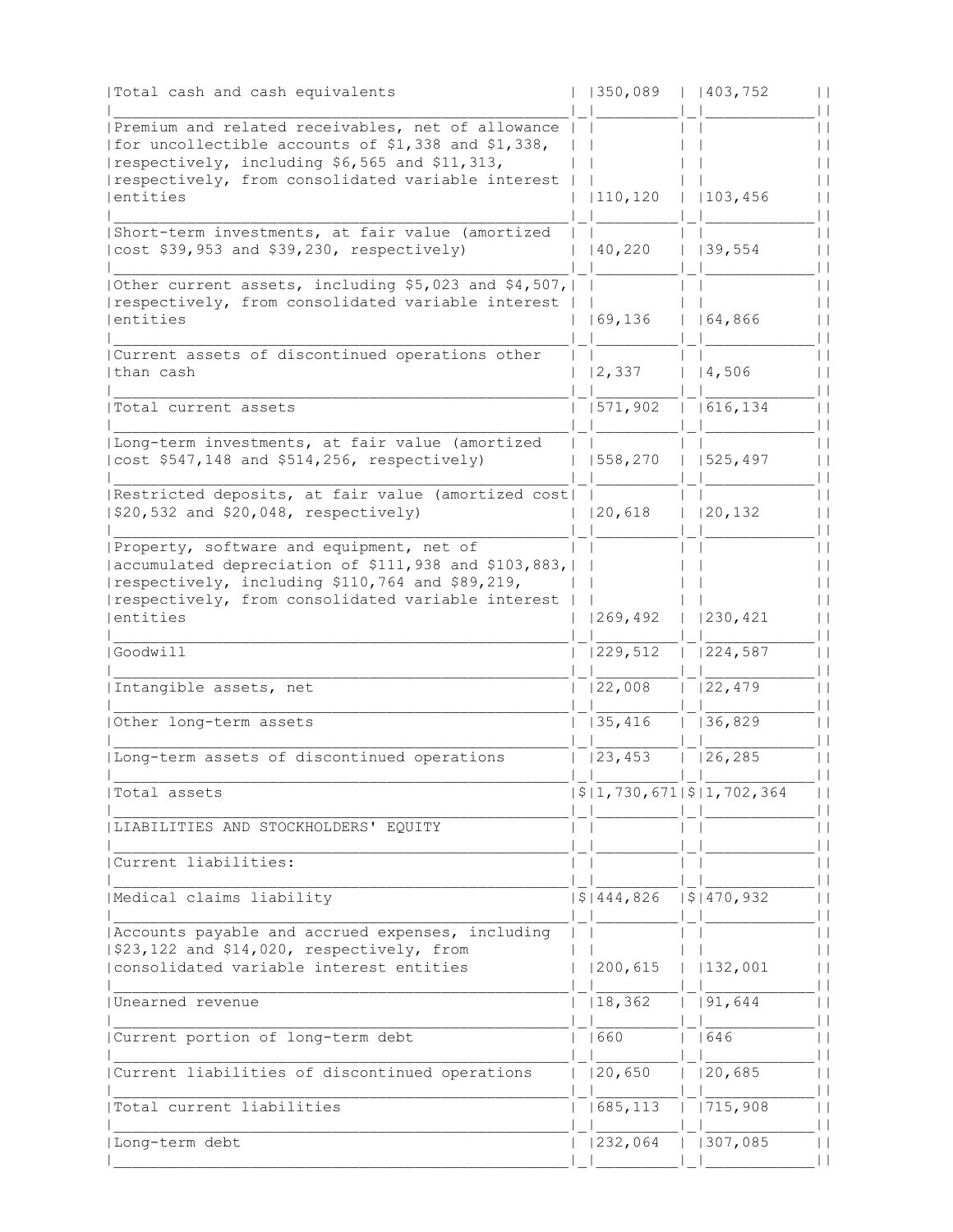| 63, 575 |                                                                                               | $ $   59,561                                                      |
|---------|-----------------------------------------------------------------------------------------------|-------------------------------------------------------------------|
|         |                                                                                               | 383                                                               |
|         |                                                                                               | 1,082,937                                                         |
|         |                                                                                               |                                                                   |
|         |                                                                                               |                                                                   |
|         |                                                                                               |                                                                   |
|         |                                                                                               |                                                                   |
|         |                                                                                               | 46                                                                |
|         |                                                                                               | 1281,806                                                          |
|         |                                                                                               |                                                                   |
|         |                                                                                               | $\overline{1}$ $\overline{7,348}$                                 |
|         |                                                                                               | $\overline{1}$   358,907                                          |
|         |                                                                                               |                                                                   |
|         |                                                                                               |                                                                   |
|         |                                                                                               | 1600, 845                                                         |
|         |                                                                                               | $ $   18,582                                                      |
|         |                                                                                               |                                                                   |
|         |                                                                                               |                                                                   |
|         |                                                                                               |                                                                   |
|         |                                                                                               |                                                                   |
|         | 1385<br>1981, 137<br>151<br>  390,878<br>$\frac{1}{7,203}$<br>1382,909<br>1733,299<br>16, 235 | $(47, 742)$   $(47, 262)$<br>$\sqrt{21,730,671}\sqrt{21,702,364}$ |

CONSOLIDATED STATEMENTS OF OPERATIONS

(In thousands, except share data)

(Unaudited)

 Three Months Ended March 31,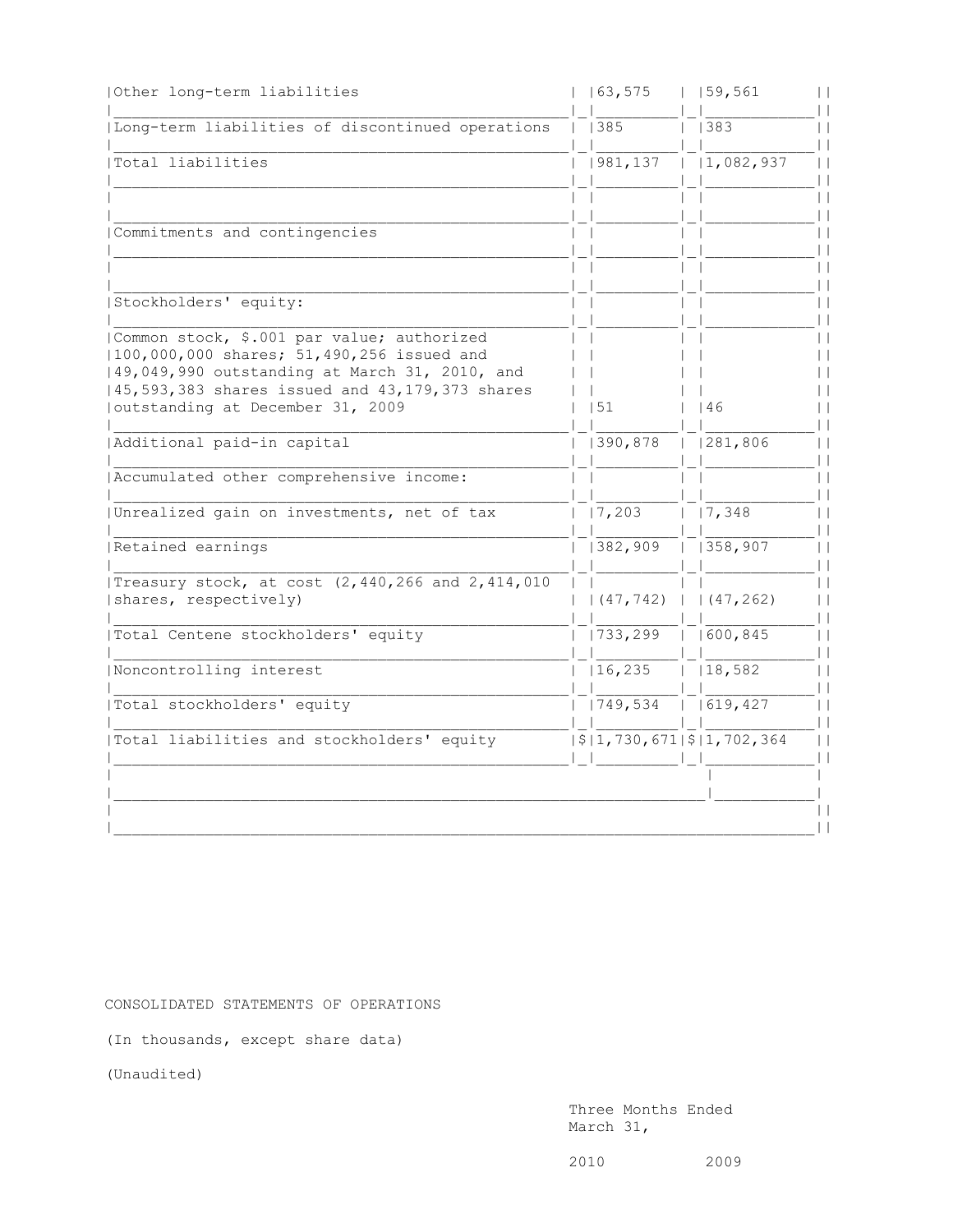Revenues:

| Premium                                                                                                 | \$999,315 | \$885,006 |
|---------------------------------------------------------------------------------------------------------|-----------|-----------|
| Service                                                                                                 | 22,907    | 23,849    |
| Premium and service revenues                                                                            | 1,022,222 | 908,855   |
| Premium tax                                                                                             | 46,499    | 23,580    |
| Total revenues                                                                                          | 1,068,721 | 932,435   |
| Expenses:                                                                                               |           |           |
| Medical costs                                                                                           | 839,708   | 739,340   |
| Cost of services                                                                                        | 17,152    | 15,962    |
| General and administrative expenses                                                                     | 135,507   | 122,279   |
| Premium tax                                                                                             | 46,743    | 23,942    |
| Total operating expenses                                                                                | 1,039,110 | 901,523   |
| Earnings from operations                                                                                | 29,611    | 30,912    |
| Other income (expense):                                                                                 |           |           |
| Investment and other income                                                                             | 7,057     | 3,613     |
| Interest expense                                                                                        | (3, 813)  | (3, 986)  |
| Earnings from continuing operations, before income<br>tax expense                                       | 32,855    | 30,539    |
| Income tax expense                                                                                      | 12,525    | 10,845    |
| Earnings from continuing operations, net of income<br>tax expense                                       | 20,330    | 19,694    |
| Discontinued operations, net of income tax expense<br>(benefit) of $$4,440$ and $$(160)$ , respectively | 3,920     | (449)     |
| Net earnings                                                                                            | 24,250    | 19,245    |
| Noncontrolling interest                                                                                 | 248       | 787       |
| Net earnings attributable to Centene Corporation \$ 24,002                                              |           | \$18,458  |
| Amounts attributable to Centene Corporation common<br>shareholders:                                     |           |           |
| Earnings from continuing operations, net of income<br>tax expense                                       | \$20,082  | \$18,907  |
| Discontinued operations, net of income tax expense<br>(benefit)                                         | 3,920     | (449)     |
| Net earnings                                                                                            | \$24,002  | \$18,458  |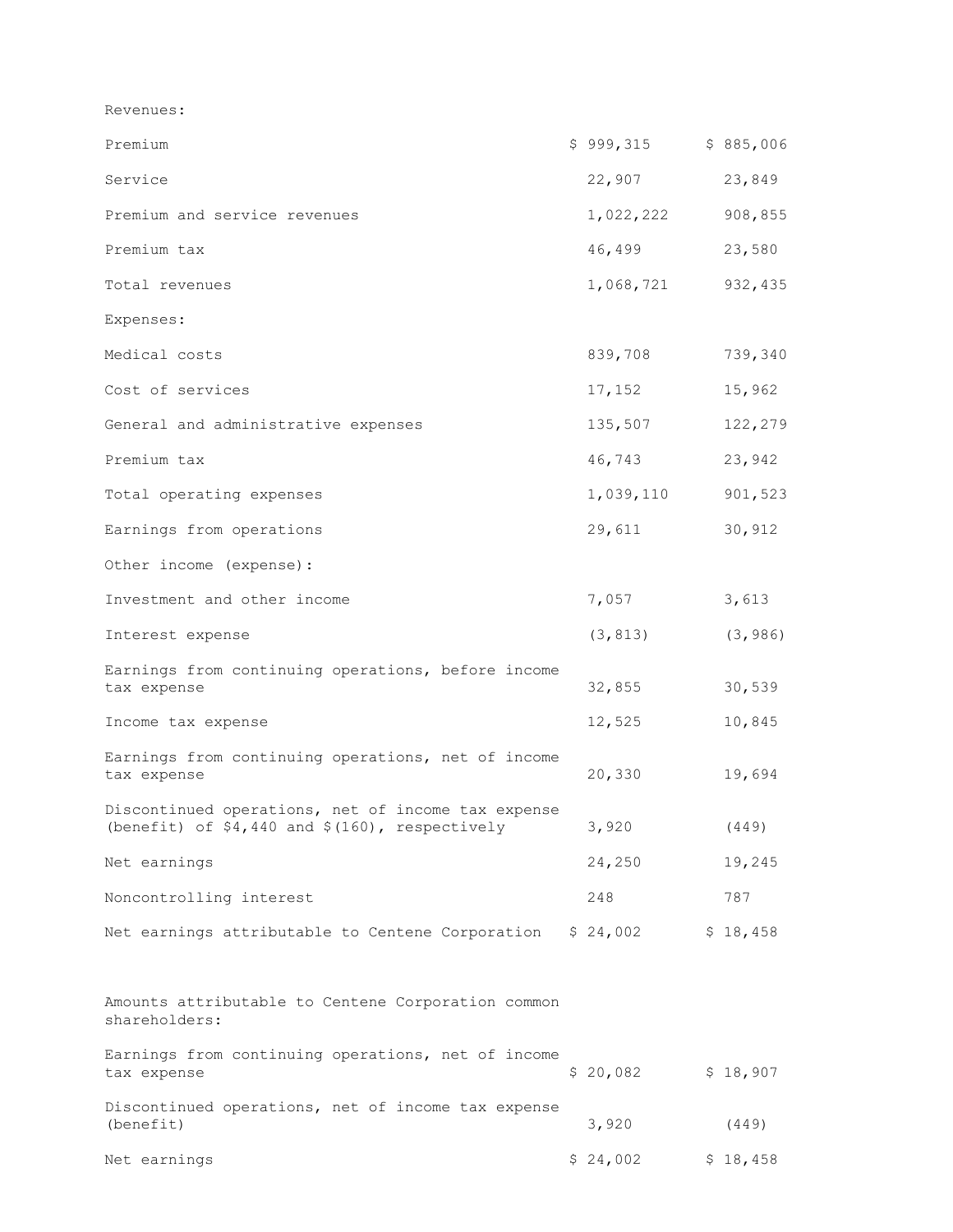Net earnings (loss) per share attributable to Centene Corporation:

Basic:

| Continuing operations     | \$0.43 | \$0.44 |
|---------------------------|--------|--------|
| Discontinued operations   | 0.08   | (0.01) |
| Earnings per common share | \$0.51 | \$0.43 |
| Diluted:                  |        |        |
| Continuing operations     | \$0.41 | \$0.43 |
| Discontinued operations   | 0.08   | (0.01) |
| Earnings per common share | \$0.49 | \$0.42 |

Weighted average number of shares outstanding:

| Basic   | 47,260,714 | 43,067,992 |
|---------|------------|------------|
| Diluted | 48,761,528 | 44,238,863 |

CENTENE CORPORATION AND SUBSIDIARIES

CONSOLIDATED STATEMENTS OF CASH FLOWS

(In thousands)

(Unaudited)

| Three Months Ended March 31, |  |
|------------------------------|--|
|------------------------------|--|

2010 2009

Cash flows from operating activities: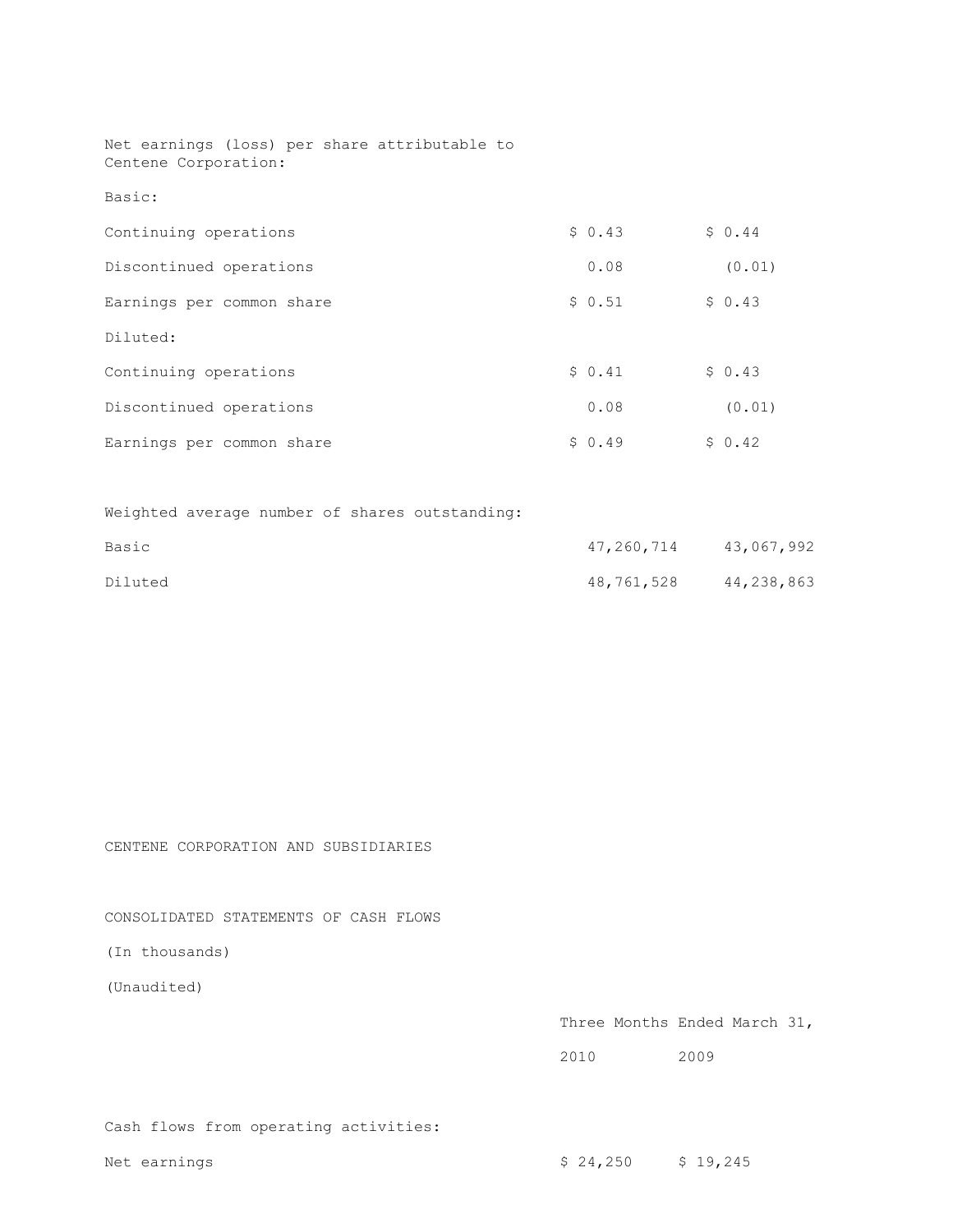| Adjustments to reconcile net earnings to net cash<br>provided by operating activities |                           |           |
|---------------------------------------------------------------------------------------|---------------------------|-----------|
| Depreciation and amortization                                                         | 12,527                    | 10,233    |
| Stock compensation expense                                                            | 3,460                     | 3,789     |
| (Gain) loss on sale of investments, net                                               | (3, 547)                  | 439       |
| (Gain) on sale of UHP                                                                 | (8, 201)                  |           |
| Deferred income taxes                                                                 | 950                       | 2,282     |
| Changes in assets and liabilities                                                     |                           |           |
| Premium and related receivables                                                       | $(4, 457)$ (39,396)       |           |
| Other current assets                                                                  | (1, 375)                  | (1, 397)  |
| Other assets                                                                          | 1,937                     | (497)     |
| Medical claims liabilities                                                            | $(33, 129)$ 2, 165        |           |
| Unearned revenue                                                                      | (73, 282)                 | 44,507    |
| Accounts payable and accrued expenses                                                 | 40,433                    | (18, 674) |
| Other operating activities                                                            | 1,934                     | 722       |
| Net cash (used in) provided by operating<br>activities                                | (38, 500)                 | 23,418    |
| Cash flows from investing activities:                                                 |                           |           |
| Capital expenditures                                                                  | (23, 099)                 | (11, 157) |
| Purchases of investments                                                              | $(146, 935)$ $(292, 964)$ |           |
| Proceeds from asset sales                                                             | 13,420                    |           |
| Sales and maturities of investments                                                   | 117,469                   | 224,312   |
| Investments in acquisitions, net of cash acquired                                     | (2, 019)                  | (5, 191)  |
| Net cash used in investing activities                                                 | (41, 164)                 | (85,000)  |
| Cash flows from financing activities:                                                 |                           |           |
| Proceeds from exercise of stock options                                               | 519                       | 890       |
| Proceeds from borrowings                                                              | 22,030                    | 108,000   |
| Proceeds from stock offering                                                          | 104,557                   |           |
| Payment of long-term debt                                                             | (97, 136)                 | (82, 573) |
| Distributions to noncontrolling interest                                              | (3, 585)                  | (1, 181)  |
| Excess tax benefits from stock compensation                                           | 96                        | (17)      |
| Common stock repurchases                                                              | (480)                     | (407)     |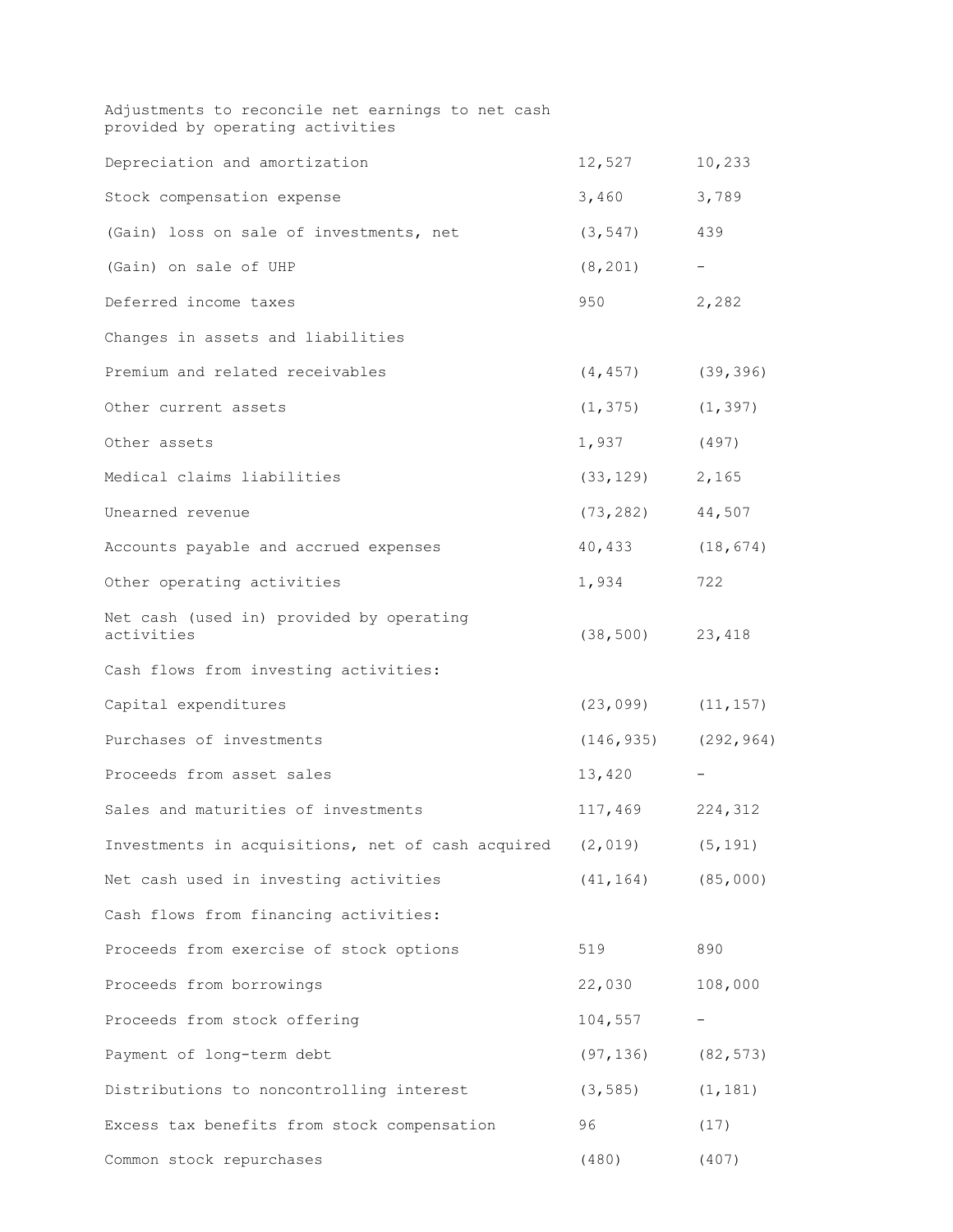| Net cash provided by financing activities                                  | 26,001)               |    | 24,712    |
|----------------------------------------------------------------------------|-----------------------|----|-----------|
| Net decrease in cash and cash equivalents                                  | (53, 663)             |    | (36, 870) |
| Cash and cash equivalents, beginning of period                             | 403,752               |    | 379,099   |
| Cash and cash equivalents, end of period                                   | $$350,089$ $$342,229$ |    |           |
|                                                                            |                       |    |           |
| Supplemental disclosures of cash flow<br>information:                      |                       |    |           |
| Interest paid                                                              | \$345                 |    | \$724     |
| Income taxes paid                                                          | \$8,272               |    | \$18,602  |
|                                                                            |                       |    |           |
| Supplemental disclosure of non-cash investing and<br>financing activities: |                       |    |           |
| Contribution from noncontrolling interest                                  | \$ 306                | S. |           |

| CENTENE<br>CORPORATION |                                   |         |          |            |         |
|------------------------|-----------------------------------|---------|----------|------------|---------|
|                        |                                   |         |          |            |         |
|                        |                                   |         |          |            |         |
| CONTINUING             | OPERATIONS SUPPLEMENTAL FINANCIAL |         | DATA     |            |         |
|                        | Q1                                | Q4      | Q3       | $ $ $ $ Q2 | Q1      |
|                        | 2010                              | 2009    | 2009     | 12009      | 2009    |
|                        |                                   |         |          |            |         |
| MEMBERSHIP             |                                   |         |          |            |         |
| Managed Care:          |                                   |         |          |            |         |
| Arizona                | 19,000                            | 18,100  | 117,400  | 16,200     | 15,500  |
| Florida                | 105,900                           | 102,600 | 1184,400 | 22,300     | 29,100  |
| Georgia                | 301,000                           | 309,700 | 303,400  | 292,800    | 289,300 |
| Indiana                | 211,400                           | 208,100 | 200,700  | 196,100    | 179,100 |
| Massachusetts          | 26,900                            | 27,800  | 500      |            |         |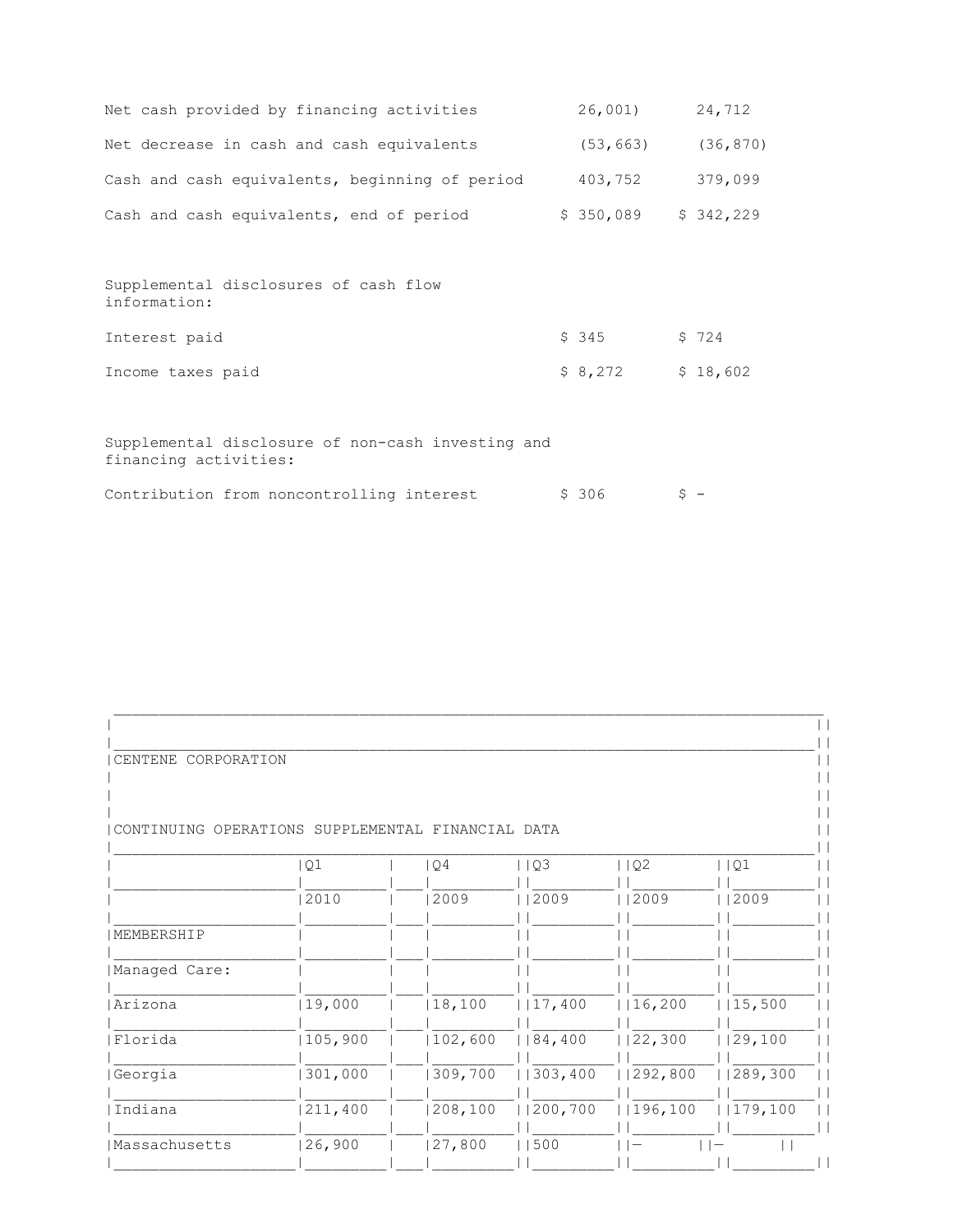| Ohio                                                | 156,000     | 150, 800         | 151, 200                                                           | 1141,200    | 1137,000                                                           |  |
|-----------------------------------------------------|-------------|------------------|--------------------------------------------------------------------|-------------|--------------------------------------------------------------------|--|
| South Carolina                                      | 53,900      | 148,600          | 1146,100                                                           | 1146,000    | 1148,500                                                           |  |
| Texas                                               | 159,600     | 1455, 100        | 11450, 200                                                         | 11443,200   | 11421,100                                                          |  |
| Wisconsin                                           | 134,900     | 134,800          | 1132,500                                                           | 1131,200    | 1127,700                                                           |  |
| Total at-risk<br>membership                         | 1, 468, 600 |                  |                                                                    |             | $ 1, 455, 600 $ $ 1, 386, 400 $ $ 1, 289, 000 $ $ 1, 247, 300 $    |  |
| Non-risk membership   62,200                        |             | 163,700          | 1163, 200                                                          | 1114,000    | 1196,000                                                           |  |
| TOTAL                                               | 1, 530, 800 |                  | $(1, 519, 300 \mid 1, 449, 600 \mid 1, 403, 000 \mid 1, 343, 300)$ |             |                                                                    |  |
| Medicaid                                            | 1,088,300   |                  | $(1,081,400)$ $(1,040,000)$ $(958,600)$                            |             | 1921, 100                                                          |  |
| CHIP & Foster Care                                  | 266,300     | 263,600          | 263, 400                                                           | 1261,400    | 11256,900                                                          |  |
| ABD & Medicare                                      | 87,100      | 82,800           | 1182,500                                                           | 169,000     | 1169,300                                                           |  |
| Other State programs   26, 900                      |             | 27,800           | 500                                                                |             |                                                                    |  |
| Total at-risk<br>membership                         | 1, 468, 600 |                  |                                                                    |             | $ 1, 455, 600 $ $ 1, 386, 400 $ $ 1, 289, 000 $ $ 1, 247, 300 $    |  |
| Non-risk membership 162,200                         |             | 163,700          | 1163, 200                                                          | 1114,000    | 1196,000                                                           |  |
| TOTAL                                               | 1, 530, 800 |                  |                                                                    |             | $(1, 519, 300 \mid 1, 449, 600 \mid 1, 403, 000 \mid 1, 343, 300)$ |  |
| Specialty Services<br>(a) :<br>Cenpatico Behavioral |             |                  |                                                                    |             |                                                                    |  |
| Health                                              |             |                  |                                                                    |             |                                                                    |  |
| Arizona                                             | 119,300     | 120,100          | 1117,300                                                           | 1110,500    | 1104,700                                                           |  |
| Kansas                                              | 39,800      | 41,400           | 41,000                                                             | 41, 100     | 40,600                                                             |  |
| Bridgeway Health<br>Solutions                       |             |                  |                                                                    |             |                                                                    |  |
| Long-term Care                                      | 2,700       | 2,600            | 112,500                                                            | 112,400     | 2,300                                                              |  |
| TOTAL                                               | 161,800     | 164,100          | 160, 800                                                           | 1154,000    | 147,600                                                            |  |
| Includes external membership only.<br>(a)           |             |                  |                                                                    |             |                                                                    |  |
| REVENUE PER MEMBER<br>PER MONTH (b)                 | \$ 215.95   | \$1226.42<br>(c) | S<br>222<br>77                                                     | 219.75<br>S | \$1220.29                                                          |  |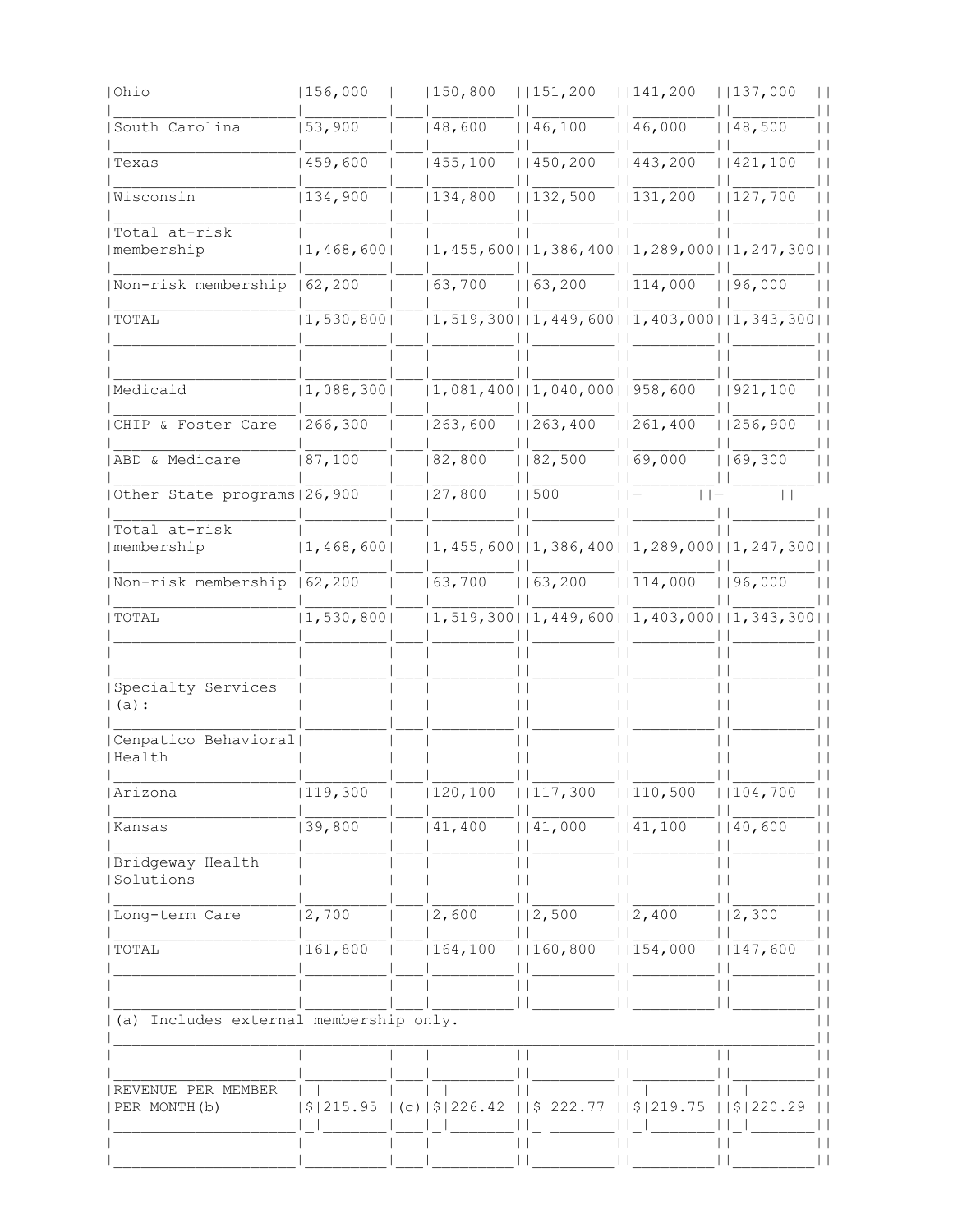| CLAIMS (b)                                                                  |         |                           |        |  |           |           |  |
|-----------------------------------------------------------------------------|---------|---------------------------|--------|--|-----------|-----------|--|
|                                                                             |         |                           |        |  |           |           |  |
| Period-end inventory   341, 400                                             |         | $ 423, 400 $ $ 414, 900 $ |        |  | 1362, 200 | 1325,000  |  |
|                                                                             |         |                           |        |  |           |           |  |
| Average inventory                                                           | 283,900 | 279,000   227,100         |        |  | 1234,500  | 11267,600 |  |
|                                                                             |         |                           |        |  |           |           |  |
| Period-end inventory                                                        |         |                           |        |  |           |           |  |
| per member                                                                  | 10.23   | $\vert 0.29 \rangle$      | 110.30 |  | 110.28    | 110.26    |  |
|                                                                             |         |                           |        |  |           |           |  |
| (b) Revenue per member and claims information are presented for the Managed |         |                           |        |  |           |           |  |
| Care at-risk members.                                                       |         |                           |        |  |           |           |  |
|                                                                             |         |                           |        |  |           |           |  |
| (c) Reduction in revenue per member per month is a result of the pharmacy   |         |                           |        |  |           |           |  |
| carve-outs in 2010.                                                         |         |                           |        |  |           |           |  |
|                                                                             |         |                           |        |  |           |           |  |
|                                                                             |         |                           |        |  |           |           |  |
|                                                                             |         |                           |        |  |           |           |  |
|                                                                             |         |                           |        |  |           |           |  |
|                                                                             |         |                           |        |  |           |           |  |
|                                                                             |         |                           |        |  |           |           |  |

|                                           | 1103<br>02<br>Q1<br>l I 04<br> O1                              |
|-------------------------------------------|----------------------------------------------------------------|
|                                           |                                                                |
|                                           | 2010     2009     2009     2009     2009                       |
|                                           |                                                                |
|                                           |                                                                |
|                                           |                                                                |
| DAYS IN CLAIMS PAYABLE                    |                                                                |
|                                           |                                                                |
| Medical                                   | $46.6$    $48.1$    $47.1$    $47.5$    $45.3$                 |
|                                           |                                                                |
| Pharmacy                                  | 1.8  <br>$1.1$ $ 12.0$<br>$1.5$ $11.8$                         |
|                                           |                                                                |
| TOTAL                                     | $ 47.7 $   50.1  48.9  49.0  47.1                              |
|                                           |                                                                |
|                                           | Days in Claims Payable is a calculation of Medical Claims      |
|                                           | Liabilities at the end of the period divided by average claims |
| expense per calendar day for such period. |                                                                |
|                                           |                                                                |

| (CASH AND INVESTMENTS (in millions) |                                                     |  |
|-------------------------------------|-----------------------------------------------------|--|
| Regulated                           | $ $917.9 $ $$949.9 $ $$911.4 $ $$825.8 $ $$816.8$   |  |
| Unregulated                         | 51.3   36.2   27.6   27.0   28.9                    |  |
| I TOTAL                             | \$969.2    \$986.1    \$939.0    \$852.8    \$845.7 |  |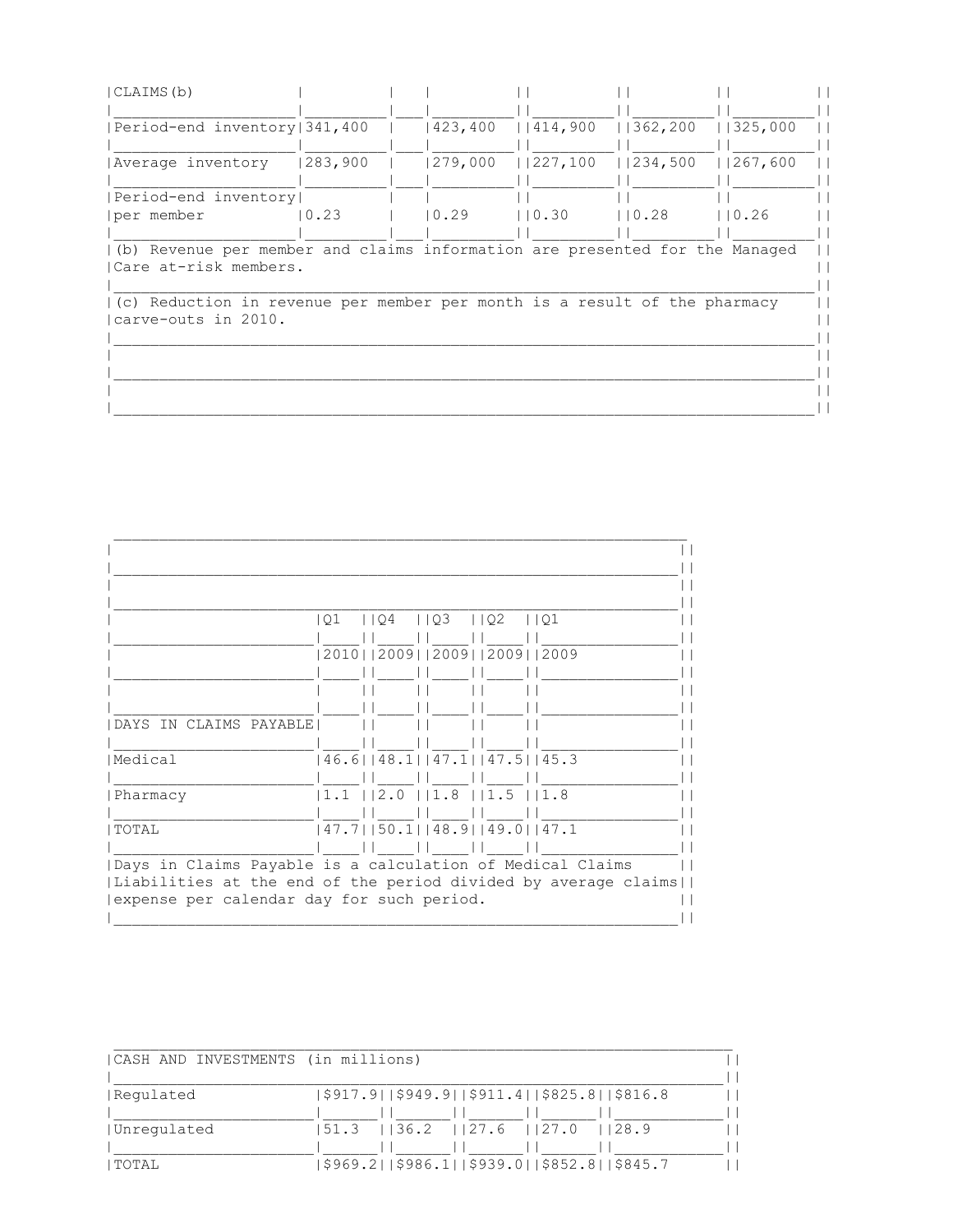| DEBT TO CAPITALIZATION 23.7%   33.2%   31.9%   33.0%   34.6%          |  |  |
|-----------------------------------------------------------------------|--|--|
|                                                                       |  |  |
| (Debt to Capitalization is calculated as follows: total debt divided) |  |  |
| $ by$ (total debt + total equity).                                    |  |  |
|                                                                       |  |  |
|                                                                       |  |  |
|                                                                       |  |  |

Operating Ratios:

|                         | Three Months Ended March 31, |      |  |  |
|-------------------------|------------------------------|------|--|--|
|                         | 2010                         | 2009 |  |  |
| Health Benefits Ratios: |                              |      |  |  |
| Medicaid and CHIP       | $85.6$ $8$ $84.8$ $8$        |      |  |  |
| ABD and Medicare        | 80.3 81.4                    |      |  |  |
| Specialty Services      | 80.6 78.3                    |      |  |  |
| Total                   | 84.0                         | 83.5 |  |  |

General & Administrative Expense Ratios 13.3 13.5

MEDICAL CLAIMS LIABILITY (In thousands) The changes in medical claims liability are summarized as follows: Balance, March 31, 2009 \$ 387,242 Incurred related to: Current period 3,313,053